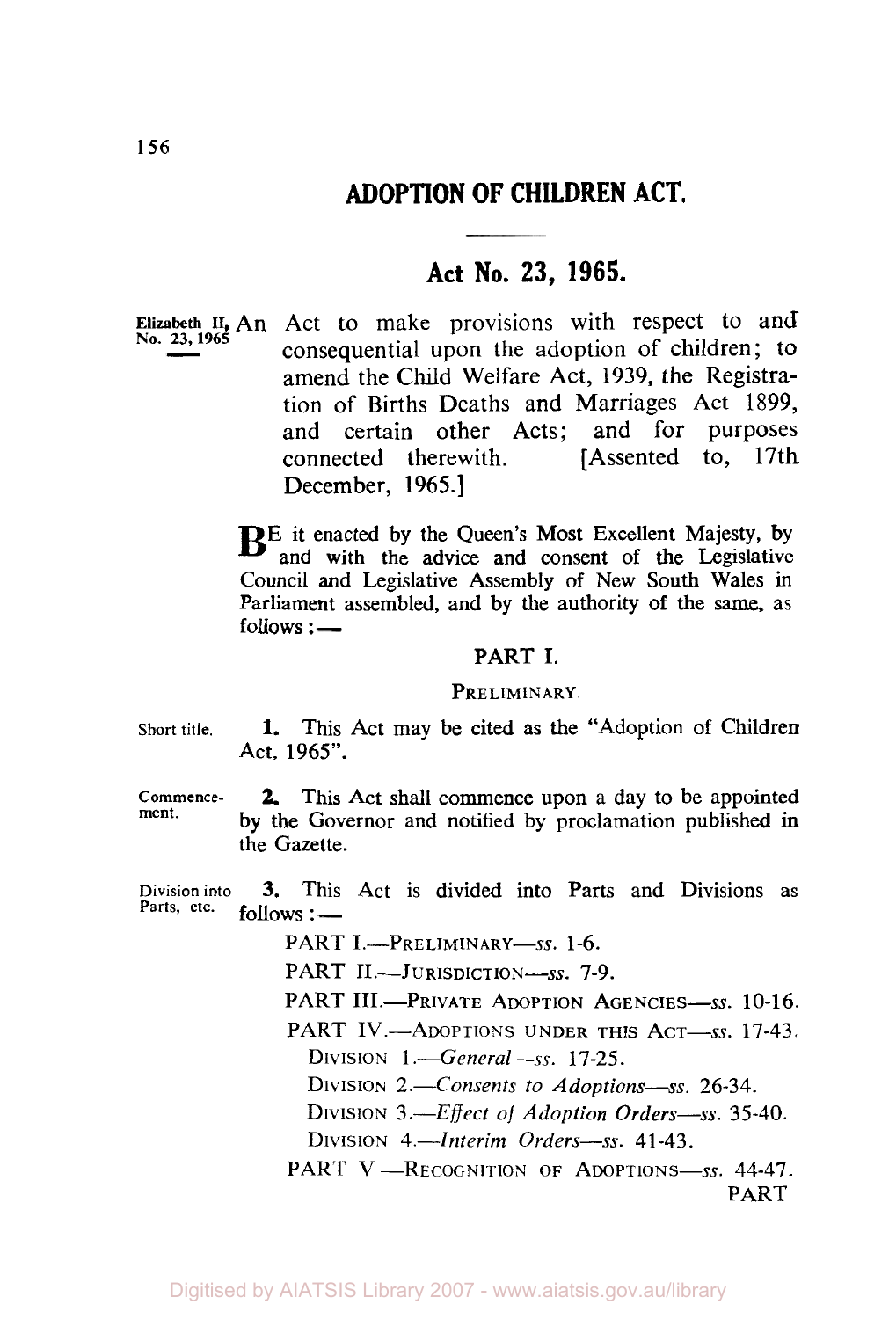PART VI.-OFFENCES-SS. **48-60. No. 23, 1965** 

PART VII.-MISCELLANEOUS-ss. 61-73.

PART VIII.-AMENDMENTS TO REGISTRATION OF BIRTHS DEATHS AND MARRIAGES ACT 1899, AS AMENDED BY SUBSEQUENT ACTS-S. 74.

**4.** (1) The Child Welfare Act, 1939, as amended by Amendment subsequent Acts, is amendedof Act No.<br>17, 1939.

- to Part  $XIX$ ; (Parts  $c^c$ (a) by omitting from section two the matter relating  $S_{\text{sec, 2}}$ .
- (b) by omitting from subsection one of section four the <sub>Sec. 4</sub>. definition of "Adopting parent" and by inserting in *(Interpreta***tion.)**  lieu thereof the following definition :

"Adopting parent" means a person who has adopted a child under the Adoption of Children Act, 1965, or under any enactments repealed by that Act.

(c) by omitting Part XIX. **Part XIX.** 

(Adoption **of Chil**dren.) (2) The Child Welfare (Amendment) Act, 1941, is **Repeal of** repealed. Act No. **63, 1941.** 

**Act.)** 

**(3)** The Child Welfare (Further Amendment) Act, 1961, is repealed. **Act No. 27**, **1961.** 

**5.** (1) Notwithstanding the provisions of section four of **Savings.**  this Act-

- (a) an order for adoption made under the former Acts and in force at the commencement **of** this Act continues in force;
- (b) an application for an order for adoption under the former Acts that was pending immediately before the commencement of this Act may be continued and dealt with under the provisions of the former Acts as if this Act had not been passed, but an adoption order made in pursuance of this paragraph shall have effect **as** if made under this Act.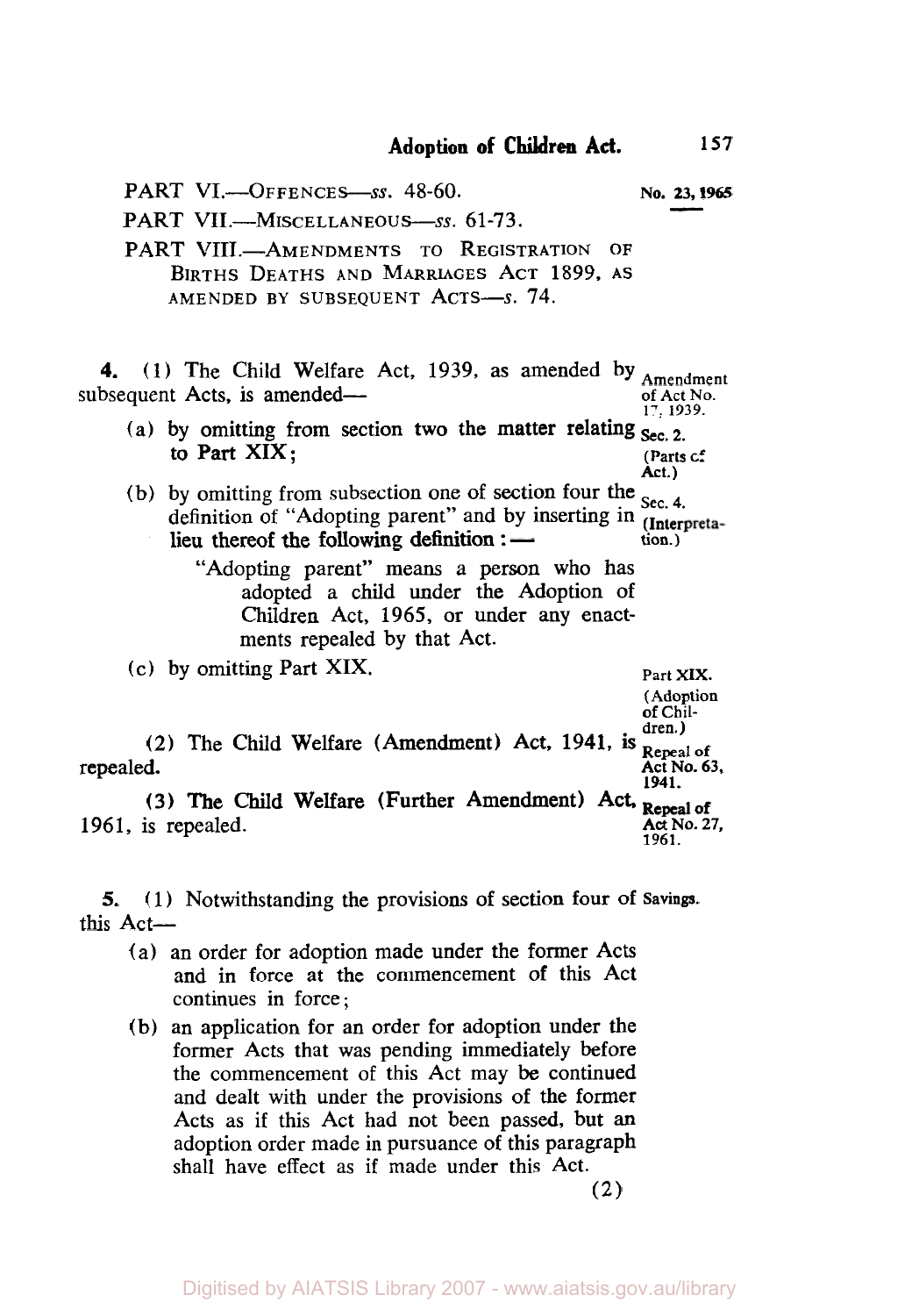**No. 23, 1965 (2)** A consent in writing to the adoption of a child given by a person before the commencement of this Act in accordance with the former Acts shall, for the purposes of proceedings under this Act for the adoption of the child. be deemed to be a sufficient consent of the person giving the consent.

> **(3)** Where a consent referred to in subsection two of this section-

- (a) is not a consent to the adoption of the child by **a**  specified person or by specified persons, the consent shall, for the purposes of this Act, be deemed to be **a** general consent;
- (b) is a consent to the adoption of the child by **a**  specified person or by specified persons, that person or those persons shall, for the purposes of this Act, be deemed to be a relative, or relatives, **as**  the case may be, of the child.

**(4)** Subject to subsection five of this section, the provisions of sections thirty-five and thirty-six (subsection four of section thirty-six excepted) of this Act apply, as from the commencement of this Act, in relation to an adoption order made under the former Acts **as** if this Act had been in force when the order was made and the order had been made under this Act upon its commencement.

## (5) In relation to-

- (a) a disposition of property by will or otherwise by a person who, or by persons any of whom, died before the commencement of this Act; or
- (b) a devolution of property upon the intestacy of any person who died before the commencement of this Act,

an adoption order referred to in subsection four of this section has the same effect **as** if the former Acts had continued in operation.

*(6)*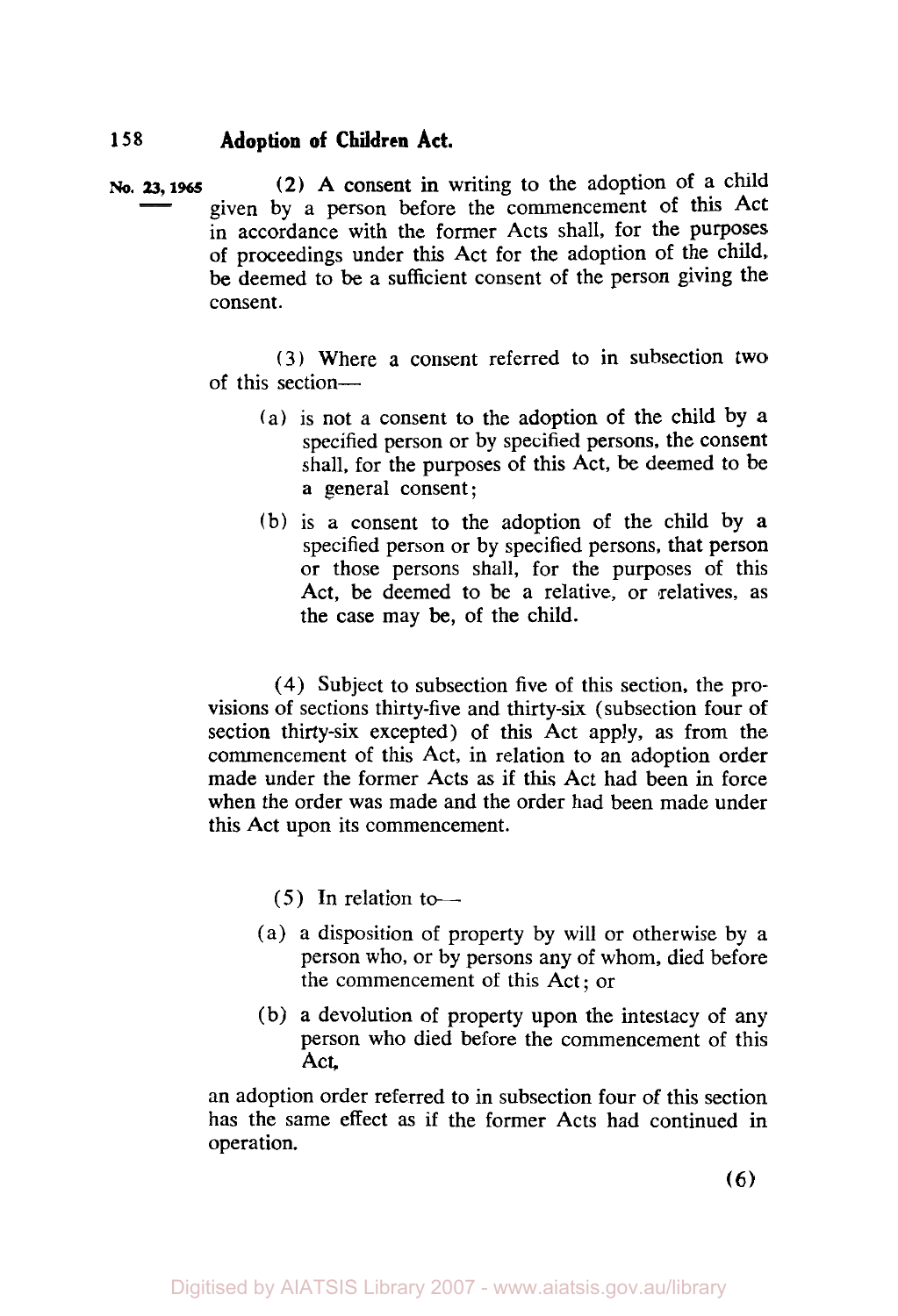*(6)* Notwithstanding any other provision of this Act, **NO.** *23,* **<sup>1965</sup>** where-

- (a) a will made by any person before the commencement of this Act conferred on any person a special power of appointment in respect of any property, the objects of that power being the issue, immediate or remote, or the children, of any specified person ;
- (b) that special power of appointment was or is not exercised before the general power of appointment referred to in paragraphs (c) and (d) of this subsection is exercised ;
- (c) that will also conferred on any person a general power of appointment in respect of that property ; and
- (d) that general power of appointment has been, before that commencement, or is, after that commencement, exercised exclusively in favour of any issue. immediate or remote (including any person or persons who was or were adopted by that specified person under the former Acts) or children (including any such adopted person or persons) of that specified person,

that general power shall, for all purposes, be deemed to be a special power in favour of the issue, immediate or remote, or the children, as the case may be, of that specified person to the extent to which the disposition of that property had not, by virtue of that general power of appointment, taken effect in possession before that commencement.

*6.* In this Act, unless inconsistent with the context or sub- Interpretation.<br>ject matter-

"Adoption order" means an order for the adoption of a child under this Act.

"Charitable organisation" means an organisation, corporate or unincorporate, formed or carried on primarily or principally for religious, charitable, benevolent or philanthropic purposes, but does not include an organisation formed or carried on for the purpose of trading or securing a pecuniary profit to its members or an incorporated hospital or separate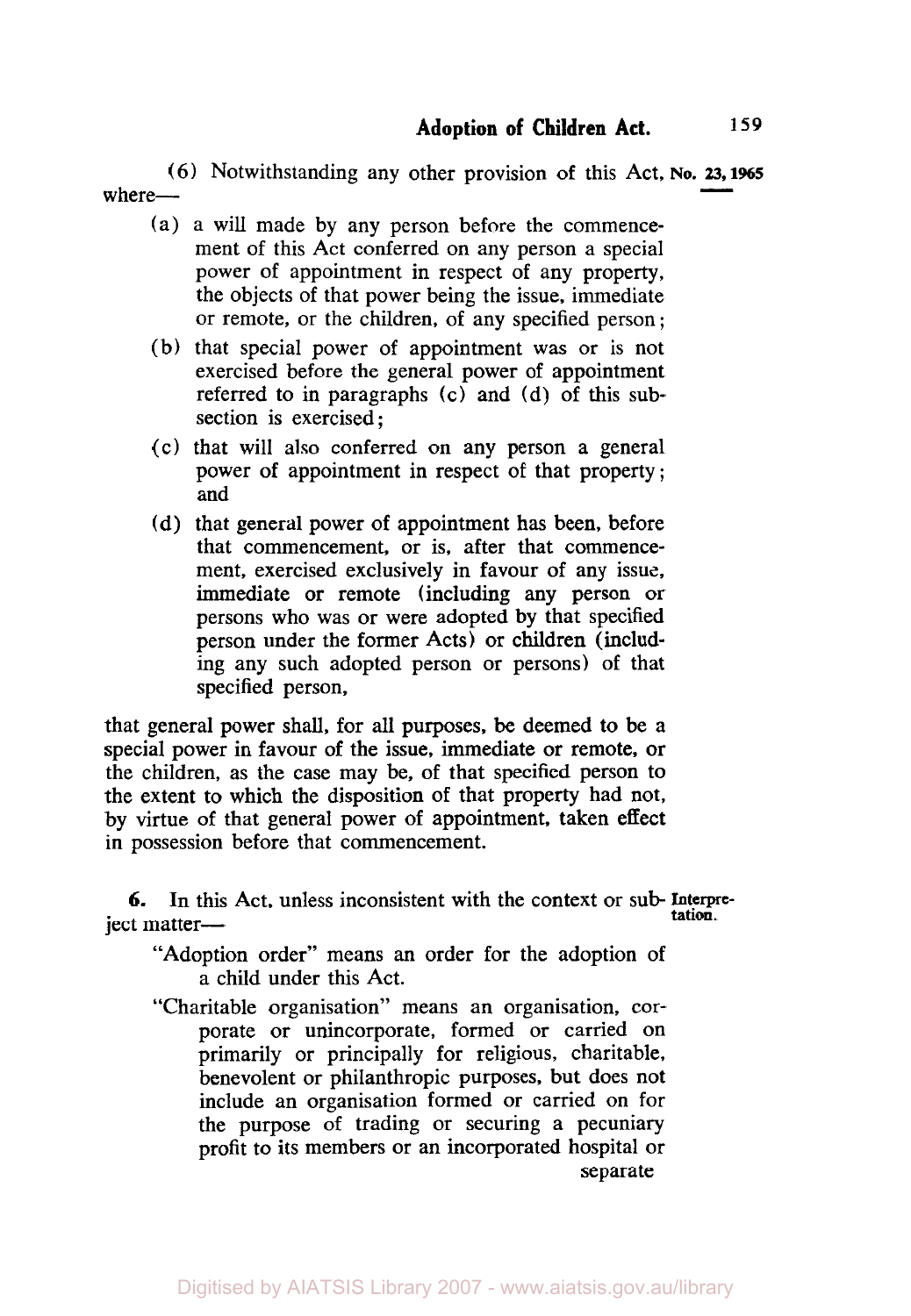- No. 23, 1965 **Separate institution within the meaning of the Public** Hospitals Act, 1929, as amended by subsequent Acts.
	- "Child" means a person who has not attained the age of twenty-one years, or a person who has attained that age and in respect of whom an adoption order is sought or has been made.
	- "Commonwealth" means the Commonwealth of Australia.
	- "Court" means the Supreme Court of New South Wales in its equitable jurisdiction.
	- "Director" means the Director **of** the Child Welfare Department.
	- "Disposition of property" includes the grant or exercise of a power of appointment in respect of property.
	- "Father", in relation to a child who is illegitimate, means the putative father.
	- "General consent" means a consent to the adoption of a child other than the consent referred to in subsection two of section twenty-seven of this Act.

"Guardian", in relation to a child, includes-

- (a) a person having the custody of the child under a court order ; and
- **(b) a** person who is or is deemed to be the guardian **of** the child, to the exclusion of, or in addition to, any parent or other guardian, under a law of the Commonwealth or of another State or a Territory of the Commonwealth.
- "Interim order" means an interim order under Division **4**  of Part **IV** of this Act.
- "Prescribed" means prescribed by this Act or the regulations.
- "Principal officer", in relation to a private adoption agency, means the person specified **as** the principal officer in the application by virtue of which the private adoption agency was approved under this Act,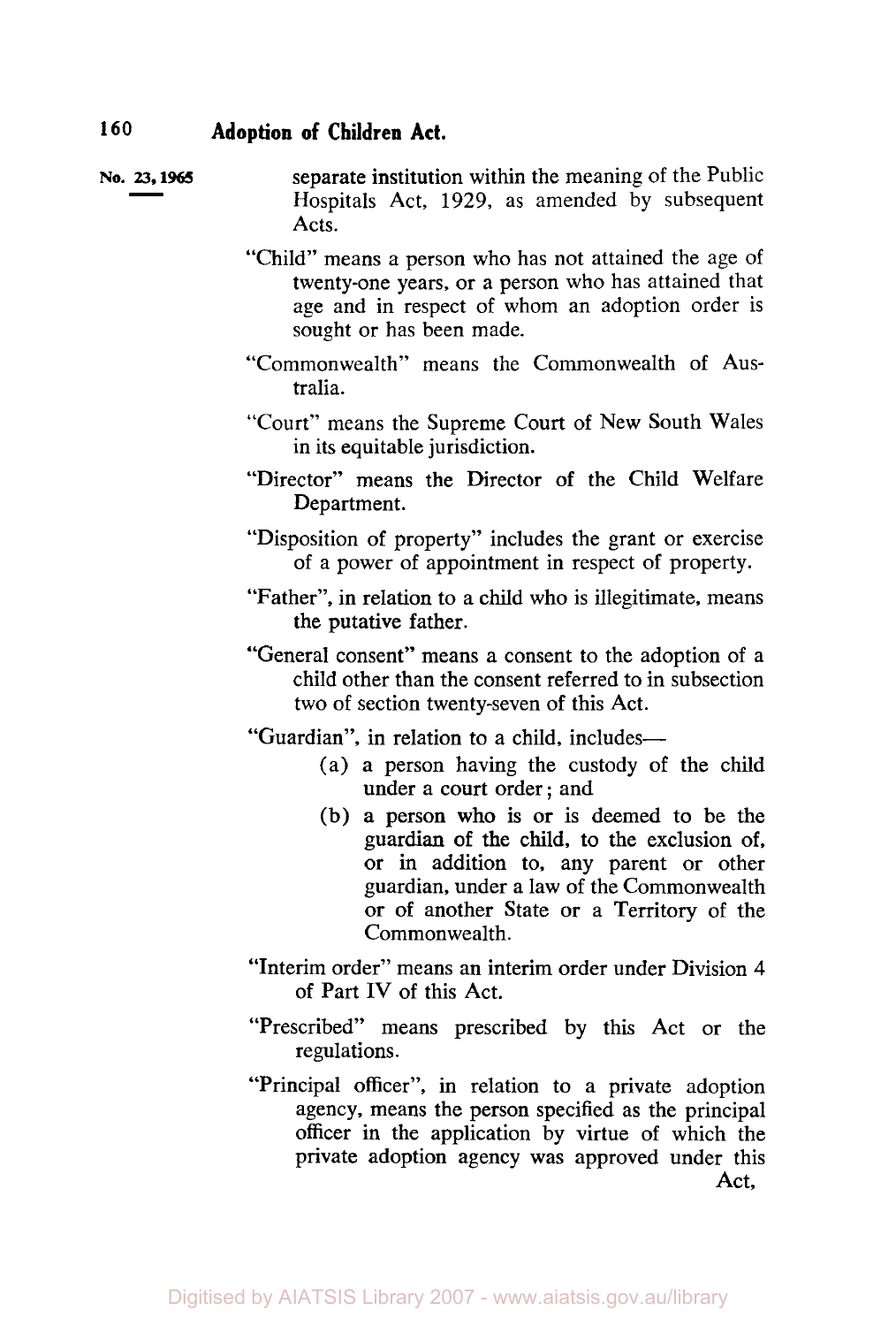Act, or the person specified as the principal officer **No. 23, 1965** in the latest notice given to the Director by the private adoption agency under subsection two of section twelve of this Act.

"Private adoption agency" means a charitable organisation for the time being approved as a private adoption agency under Part III **of** this Act.

"Regulations" means regulations under this Act.

- "Relative", in relation to a child, means a grandparent, uncle or aunt of the child, whether the relationship is of the whole blood or half-blood or by affinity, and notwithstanding that the relationship is traced through, or to, an illegitimate person or depends upon the adoption of any person.
- "Territory **of** the Commonwealth" includes a Territory under the trusteeship of the Commonwealth.
- "the former Acts" means **all** or any of the enactments referred to in section four of this Act.

## PART II.

#### **JURISDICTION.**

*7.* Jurisdiction is conferred on the Court in proceedings **Jurisdic**instituted in the Court in accordance with this Act. tion of **Supreme**  Court.

**8.** ( **1** ) The Court shall not make an order for the adop- **Cases** in tion of a child unless, at the time of the filing in the Court of which juristhe application for the order— **be exercised**.

- (a) the applicant, or (in the case of joint applicants) each of the applicants, was resident or domiciled in New South Wales ; and
- (b) the child was present in New South Wales. **P97189-6 (2)**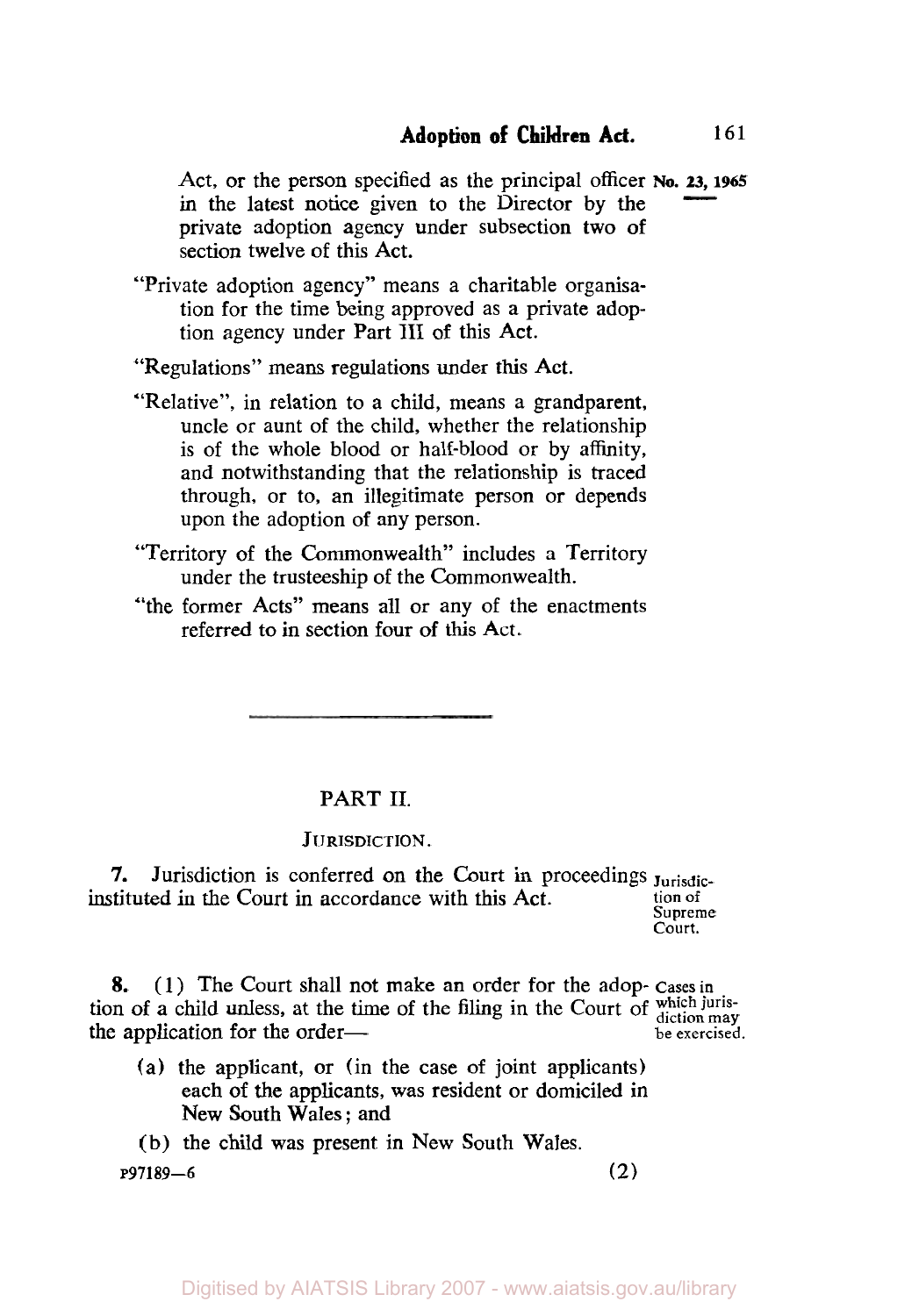**(2) For the purposes of subsection one of this section.** where the Court is satisfied that an applicant was resident or domiciled in New South Wales, or that the child was present in New South Wales, on a date within twenty-one days before the date on which an application was filed in the Court, the Court may, in the absence of evidence to the contrary, presume that the applicant was resident or domiciled in New South Wales, or that the child was present in New South Wales, as the case may be, at the time of the filing in the Court of the application. No. 23, 1965

**Rules of**  private order is not dependent on any fact or circumstance not **law not to apply.**  *9.* The jurisdiction of the Court to make an adoption expressly specified in this Act.

## PART III.

#### PRIVATE ADOPTION AGENCIES.

Application **10.** A charitable organisation carrying on, or desiring to for approval carry on, the activity of conducting negotiations and making agency. arrangements with a view to the adoption of children may apply in writing to the Director for approval as a private adoption agency.

**may grant or refuse** 

- Director 11. (1) The Director
	- **application.** (a) may grant or refuse an application under section ten of this Act; and
	- (b) shall give notice in writing served personally or by registered post of his decision to the person specified in the application as the principal officer of the organisation.

**(2)** Without limiting the generality **of** subsection one of this section, the Director shall refuse an application if it appears to him that the applicant is not a charitable organisation or is not suited to carrying on the activity of conducting negotiations and making arrangements with a view to the adoption of children, having regard to all relevant considerations, including the qualifications, experience, character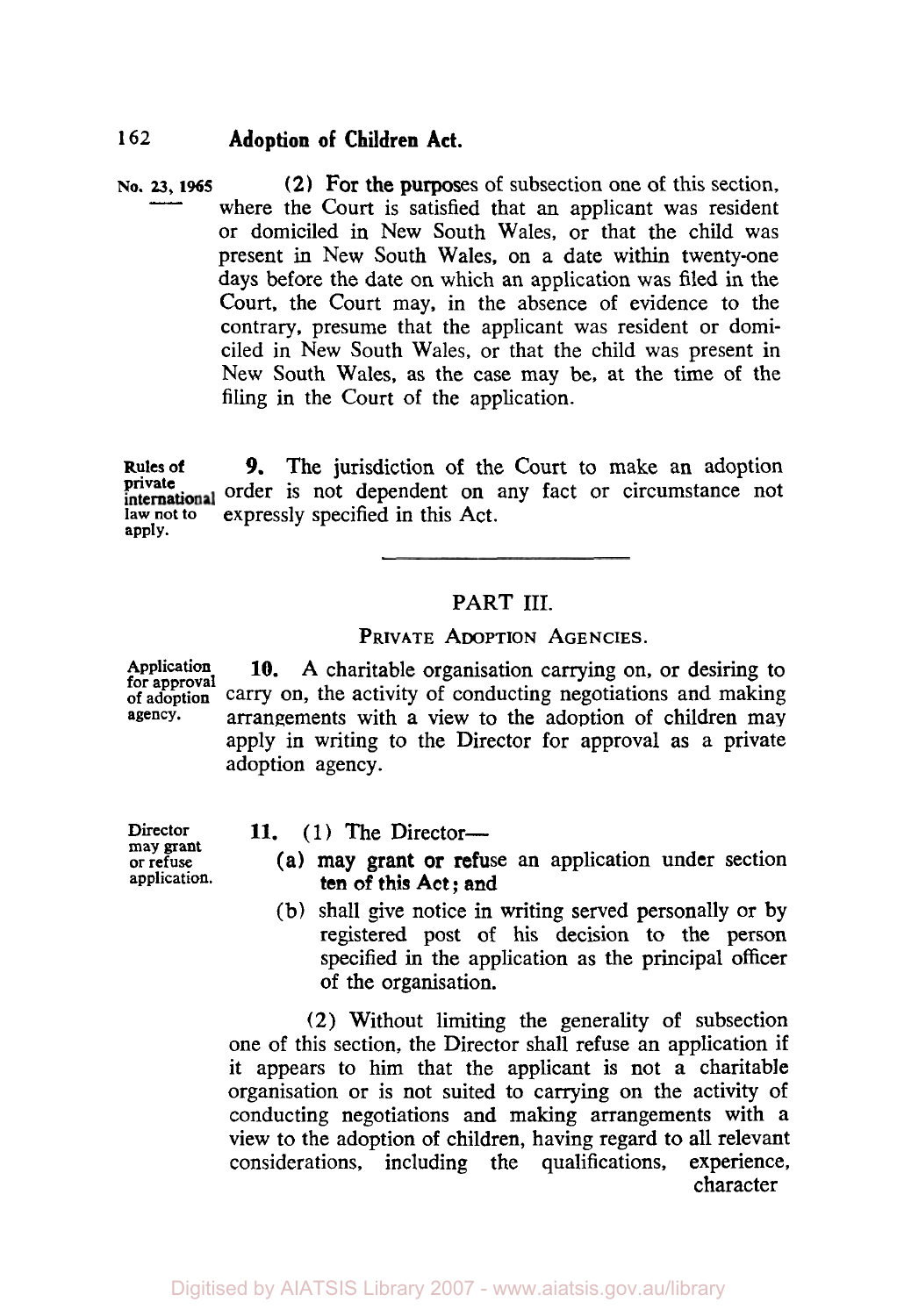character and number of the persons taking part, or proposing **No.** *23,* **<sup>1965</sup>** to take part, **in** the management or control of the organisation, or engaged or proposed to be engaged, on behalf **of**  the organisation, in the conducting **of** such negotiations or the making of such arrangements.

**(3)** Every approval of a private adoption agency shall be subject to such conditions and requirements **as** may be prescribed, and to such additional conditions and requirements as the Director, in any particular case, thinks fit and specifies in the notice given to its principal officer under subsection one of this section.

**12. (1)** Before making an application under section **Principal**  ten **of** this Act, a charitable organisation shall appoint a **officer of private** person resident in New South Wales to be **its** principal officer **adoption**  in New South Wales for the purposes of this Act in the event **agency.**  of the granting of the application.

(2) If the application is granted, the private adoption agency shall, within seven days after the occurrence of a vacancy in the office of principal officer, appoint a person resident in New South Wales to fill the vacancy and give notice in writing to the Director of the appointment.

**(3)** An application under section ten **of** this Act shall specify the name of the principal officer, and the address **of** the principal office in New South Wales, **of** the charitable organisation making the application.

**(4)** For the purposes **of** subsection two of this section, the office of principal officer shall be deemed to become vacant if the person holding the office ceases to be resident in New South Wales.

*(5)* Anything done by the principal officer of *8*  private adoption agency, or with his approval, shall, for the purposes of this Part and any regulations relating to private adoption agencies but without prejudice to any personal liability **of** the principal officer, be deemed to be done by the private adoption agency.

**13.**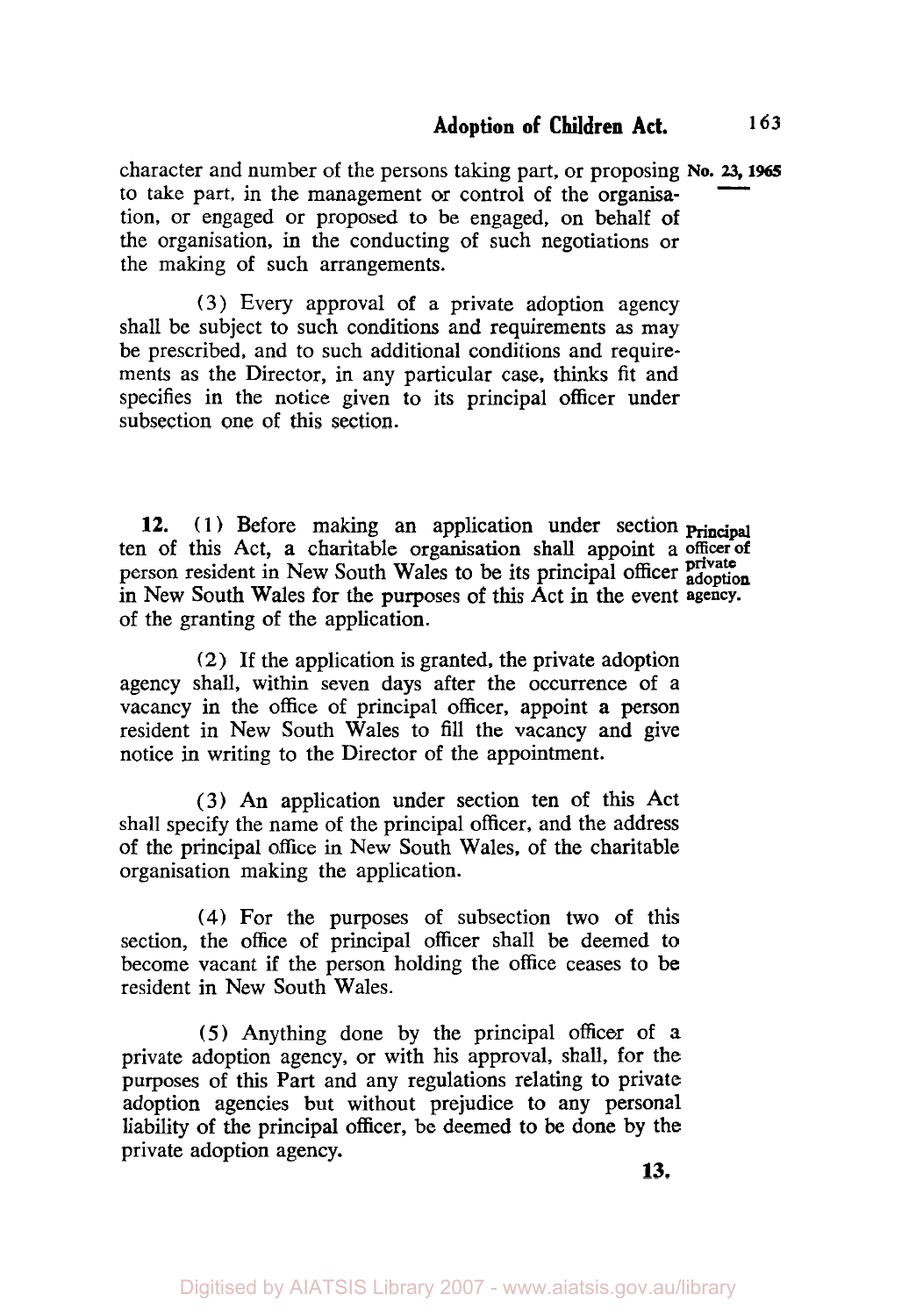**No. 25, 1966 13. (1)** The Director may, at any time, revoke or **Revocation** suspend the approval of a private adoption agency under or **suspen-** this Part**sion of** 

- (a) at the request of the agency;
	- (b) *on* the ground that the agency is no longer suited to carrying on the activity of conducting negotiations and making arrangements with a view to the adoption of children, having regard to all relevant considerations, including the matters referred to in section eleven of this Act; or
	- (c) on the ground that the agency has contravened, or failed to comply with, a provision of this Act or the regulations that is applicable to it or any additional condition or requirement referred to in subsection three **of** section eleven of this **Act or**  subsection three of section fourteen of this Act.

(2) Where the Director has revoked or suspended the approvaI of a private adoption agency under the provisions of subsection one of this section, he shall give notice in writing served personally or by registered **post** on the principal officer of the private adoption agency **of** such revocation or suspension.

**against refusal, revo-** cation **or suspension.** 

- **Appeal 14.** (1) Where the Director-
	- (a) **refuses** an application *of* **an** organisation under **section** ten **of this Act;**
	- **(b)** approves **of** such an application subject to additional conditions or requirements referred to in subsection three of section eleven of this Act ; or
	- (c) revokes or suspends the approval of a charitable organisation as a private adoption agency in accordance with the provisions of section thirteen of this Act,

the organisation may appeal to the Court against the decision of the Director.

(2) Notice in writing **of** intention to appeal and the general grounds of the appeal shall be given on behalf of the organisation to the Master in Equity **and** the Director within twenty-one days after the service **of** notice of the decision.

**(3)**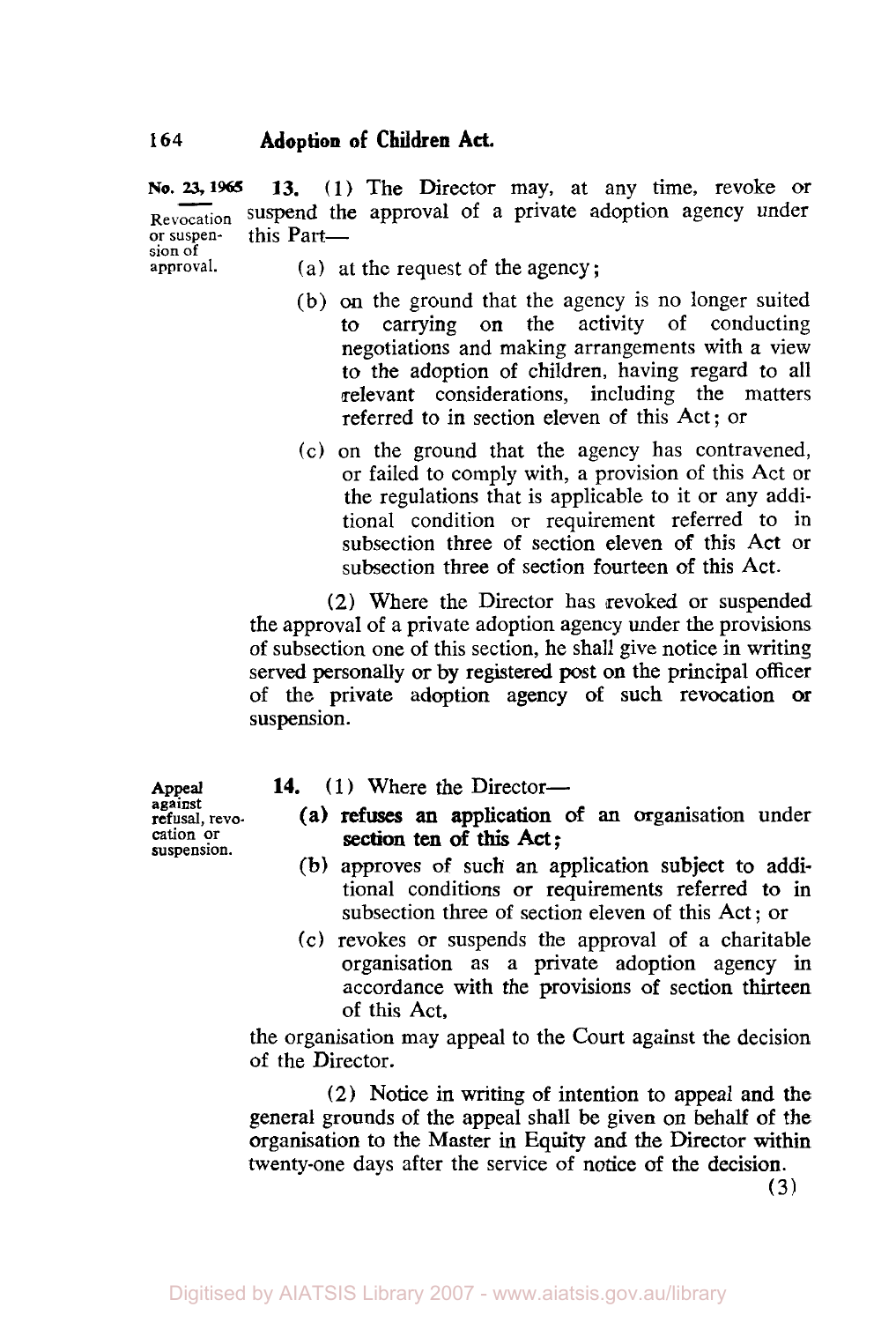**(3)** On the hearing **of** an appeal under **this** section, **NO.** *23,* **196s**  the Court shall review the decision **of** the Director and may order that the decision of the Director be confirmed, or order that the organisation be approved as a private adoption agency subject to such conditions and requirements as may be prescribed and to such additional conditions and requirements as the Court thinks fit and specifies in its order.

**15.** (1) The Director shall cause to be published in the **Notice** of Gazette notice of the approval of any charitable organisation to be as a private adoption agency under this Part and of the revoca- **published** in **Gazette.** tion or suspension **of** any such approval.

**(2)** Every such notice shall specify the address **of** the principal **office** of the agency concerned and the full name **of** the principal officer of the agency.

**16.** The regulations may prescribe conditions and require- **Regulations**  ments to be observed, and facilities to be provided, by private *relating to private*  adoption agencies, including conditions and requirements with **adoption**  respect to the qualifications and experience of persons acting **agencies.**  for **or** on behalf of private adoption agencies.

#### **PART IV.**

#### **ADOPTIONS** UNDER **THIS ACT.**

#### DIVISION 1<sup>-</sup>General.

**17.** For all purposes of **this** Part, the welfare **and** interests **Welfare**  of the child concerned shall be regarded as the paramount and interests of consideration. **consideration**  $\alpha$ **paramount.** 

**18. (1)** Subject to this Act, the Court may, on applica- **who may**  tion, make an order for the adoption of a person who-

(a) had not attained the age **of** twenty-one years before the date on which the application was filed in the Court; or

**(b)**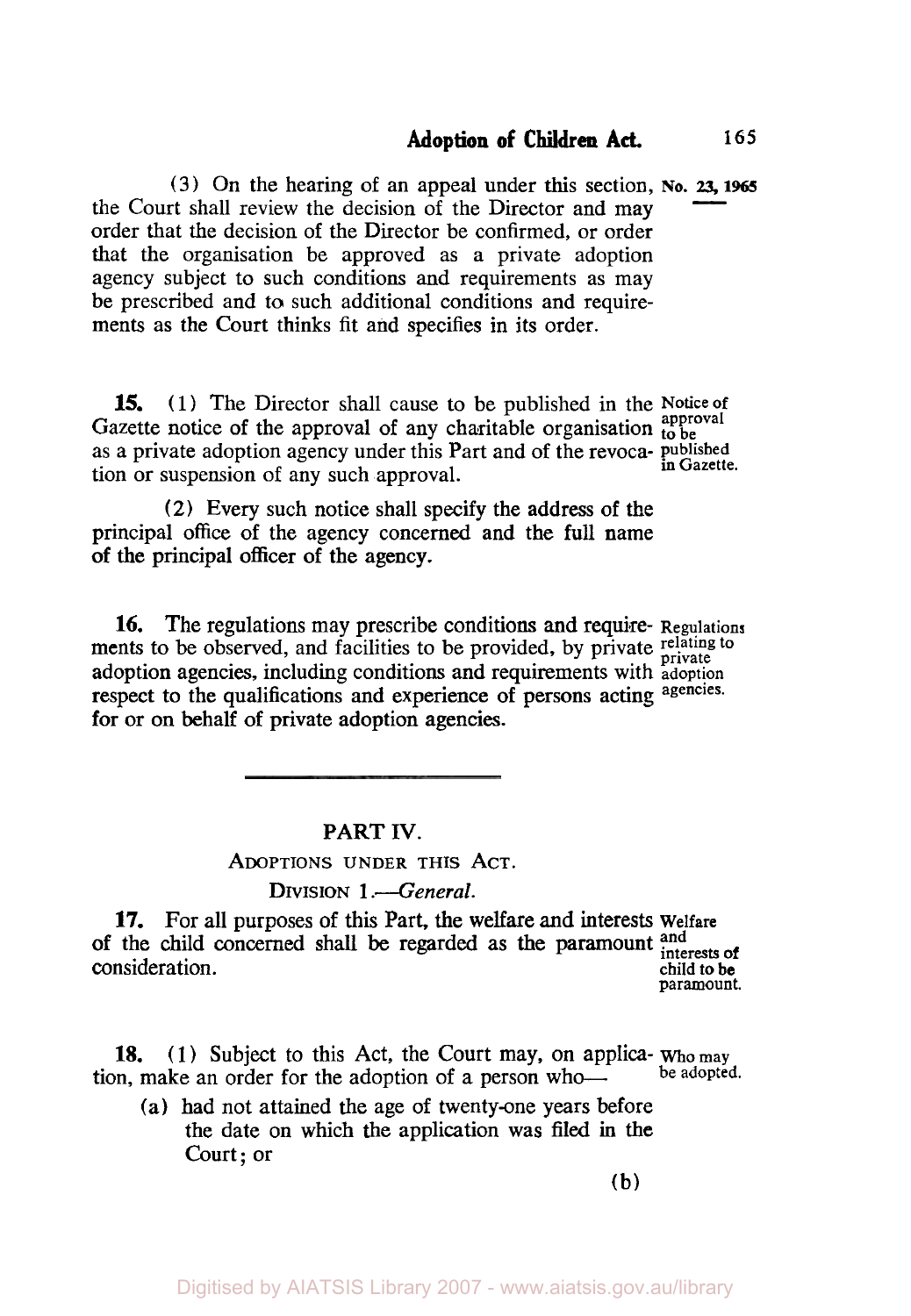**No. 23, 1966** (b) had attained that age before that date and-

- (i) had **been** brought up, maintained and educated by the applicant or applicants, or by the applicant and a deceased spouse of the applicant, as his or their child ; or
- (ii) had, as a ward within the meaning of the Child Welfare Act, 1939, as amended by subsequent Acts, been boarded-out or placed out as an adopted boarder with the applicant or applicants or with the applicant and a deceased spouse of the applicant.

(2) Except where the applicant is a person, or the applicants are persons, in whose favour a consent referred to in subsection two of section twenty-seven of this Act has been given, the Court shall not make an adoption order unless the application is made on behalf of the applicant, or applicants, by the Director or by the principal officer of a private adoption agency.

**(3)** *An* application for an adoption order by a person, or by persons, in whose favour **a** consent referred **to**  in subsection two of section twenty-seven of this Act has **been**  given may be made on behalf of the applicant, or applicants, by the Director.

**(4)** The Court shall not make an order for the adoption of a person who is, or has **been,** married.

*(5)* Subject to this Act, an order may be made under this Act for the adoption of a child notwithstanding that the child has, whether before or after the commencement of this Act, and whether in New South Wales or elsewhere, pre viously **been** adopted.

**Persons in whose favour adoption orders may be made.** 

**19. (1)** Except as provided by subsection two of this section, an adoption order shall not be made otherwise than in favour of a husband and wife jointly.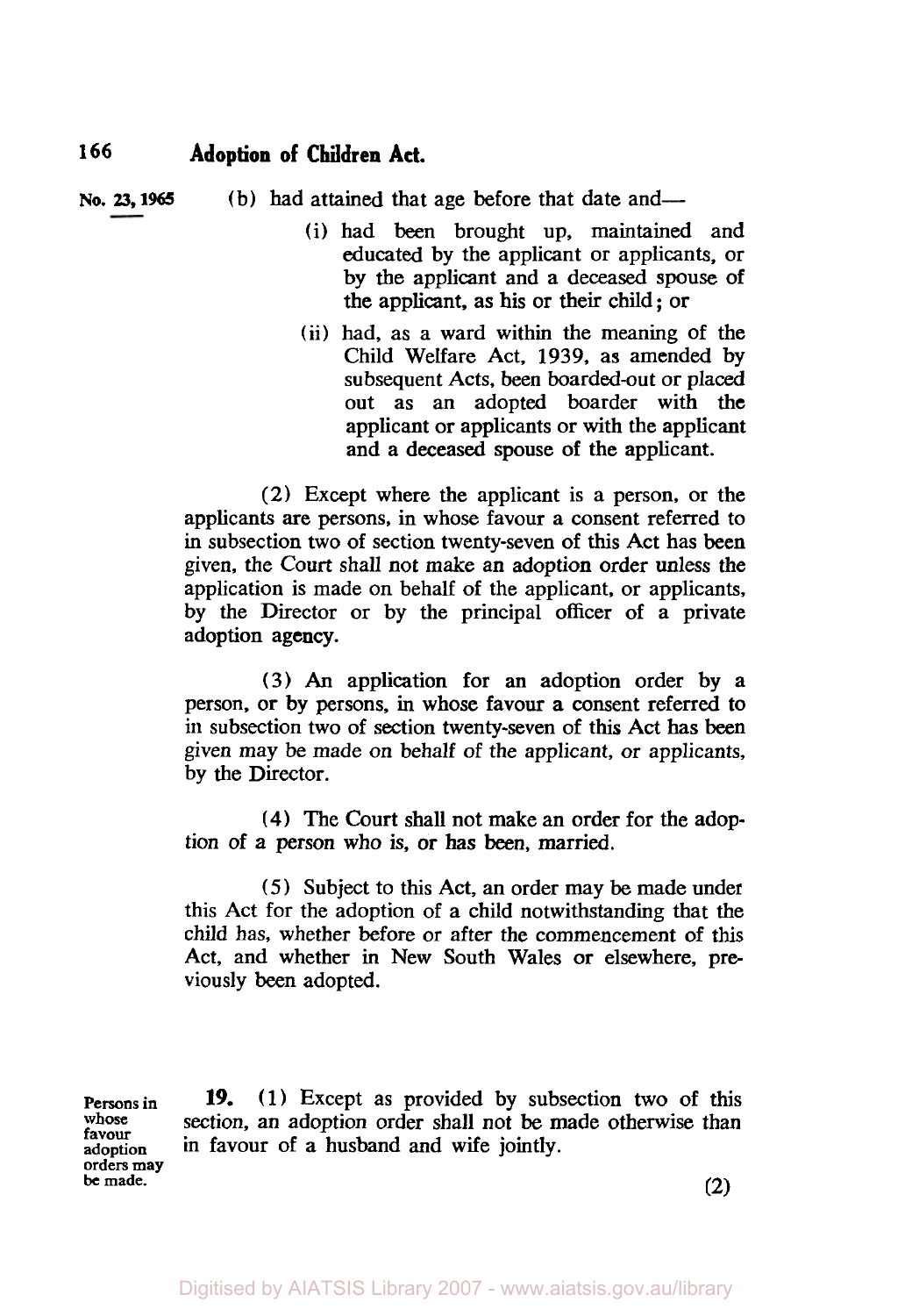*(2)* Subject to subsection three of this section, where **NO.** *23.* **1965**  the Court is satisfied that exceptional circumstances make it desirable *so* to do, the Court may make an adoption order in favour of one person.

**(3)** The Court shall not make an adoption order in favour of one person if that person is married and **is** not living separately and apart from his or her spouse unless that person's spouse consents in writing to the application for the adoption order.

**(4)** The Court may make an adoption order in favour **of** a husband and wife jointly notwithstanding that one of them **is** a natural parent, or that they are the natural parents, of the child.

**20.**  of a child in favour **of** a person who or persons either of whom-The Court shall not make an order for the adoption **Age of** 

- (a) has not attained the age of twenty-one years; or
- (b) being a male person, **is** less than eighteen years older than the child, or, being a female person, **is less** than sixteen years older **than** the child,

unless the applicant, or at least one of the applicants, **is a**  natural parent or relative of the child or the Court considers that there are exceptional circumstances that make it desirable to make the adoption order.

**21. (1)** The Court shall not make an order **for the** court to be adoption of a child unless-

**satisfied as to certain** 

- (a) the Director has made a report in writing to the matters. Court concerning the proposed adoption ;
- (b) where the application for the order is made on behalf of the applicant or applicants by the principal officer of a private adoption agency, that principal officer has also made such a report; and **(c)**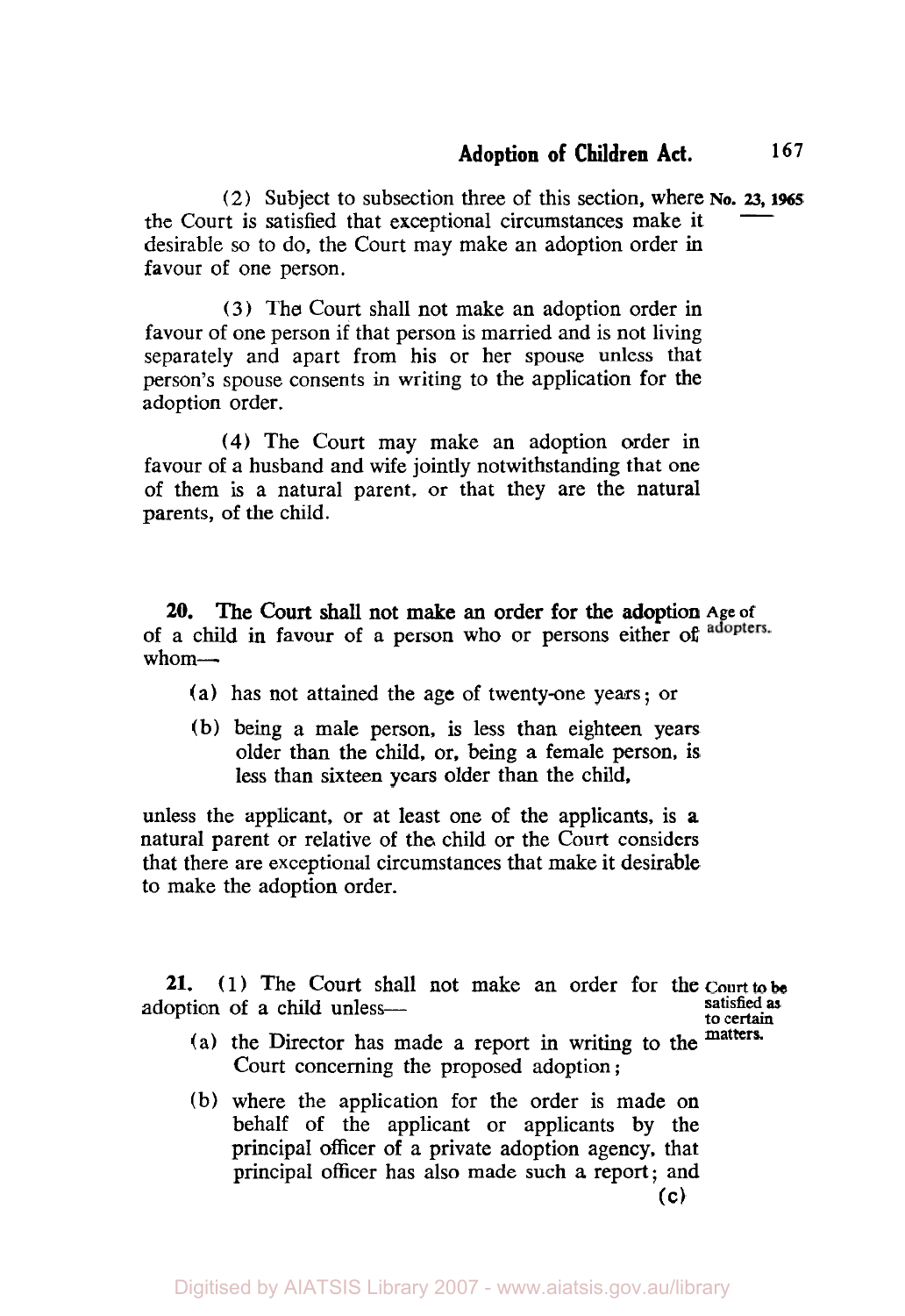- **No. 23, 1965** (c) the Court, after considering any such report and any other evidence before the Court, is satisfied that-
	- (i) in the case where the child had not attained the age **of** twenty-one years before the date on which the application for the order was filed in the Court—
		- (a) the applicant or each **of** the applicants is of good repute and is a fit and proper person to fulfil the responsibilities of **a** parent ; and
		- **(b)** the applicant or each of the applicants is a suitable person to adopt that child, having regard to all relevant considerations, including the age, state **of** health, education (if any) and religious upbringing or convictions (if any) **of** the child and of the applicant or applicants, and any wishes that have been expressed by a parent or guardian of the child in an instrument of consent to the adoption of the child with respect to the religious upbringing of the child ; or
	- (ii) in the case where the child had attained the age **of** twenty-one years before the date on which the application was filed in the Court-
		- **(a)** the applicant or each of the applicants is of good repute; and
		- (b) exceptional circumstances make **it**  desirable that the child should be adopted by the applicant or applicants,

and in either case the welfare and interests of the child will be promoted by the adoption.